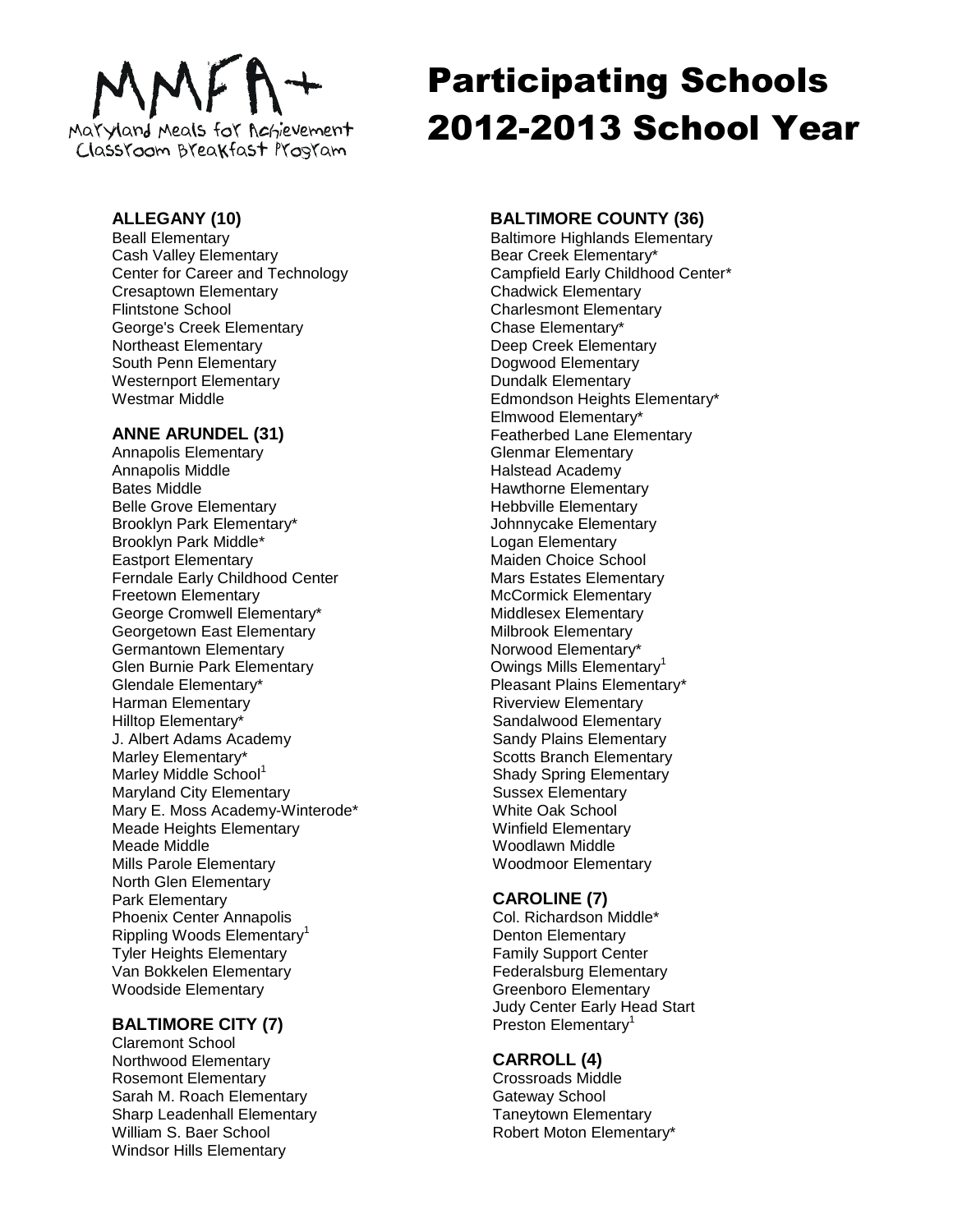#### **CECIL ( 1 2 )**

Bainbridge Elementary Bay View Elementary Charlestown Elementary Cecilton Elementary\* Cecil Manor Elementary Elkton High Elkton Middle Gilpin Manor Elementary Holly Hall Elementary North East Elementary Perryville Elementary<sup>1</sup> Thomson Estates Elementary

# **CHARLES ( 9 )**

C . Paul Barnhart Elementary Dr. Gustavas Brown Elementary\* Dr. Samuel A Mudd Elementary Eva Turner Elementary\* General Smallwood Middle Indian Head Elementary J.C. Parks Elementary<sup>1</sup> J.P. Ryon Elementary Mt . Hope/Nanjemoy Elementary

# **DORCHESTER ( 8 )**

Choptank Elementary Hurlock Elementary Judy Hoyer Center Maces Lane Middle Maple Elementary North Dorchester Middle Sandy Hill Elementary Vienna Elementary

# **FREDERICK ( 8 )**

Heather Ridge High School Heather Ridge Middle Hillcrest Elementary Lincoln Elementary Monocacy Elementary North Frederick Elementary\* Waverley Elementary West Frederick Middle

# **GARRETT ( 8 )**

Accident Elementary Broadford Elementary Crellin Elementary Friendsville Elementary Grantsville Elementary Northern Middle\* Southern Middle<sup>1</sup> Yough Glades Elementary

# **HARFORD (11 )**

Bakerfield Elementary\* Deerfield Elementary Edgewood Elementary Edgewood Middle G. D. Lisby Elementary Halls Cross Roads Elementary Havre De Grace Elementary Magnolia Elementary Magnolia Middle Riverside Elementary\* William Paca/Old Post Elementary

# **HOWARD ( 7 )**

Bryant Woods Elementary\* Cradlerock Elementary<sup>1</sup> Homewood School Laurel Woods Elementary<sup>1</sup> Phelps Luck Elementary Running Brook Elementary<sup>1</sup> Steven's Forest Elementary

# **KENT ( 5 )**

H . H . Garnett Elementary Kent County Middle Millington Elementary Rock Hall Elementary Worton Elementary

# **MONTGOMERY ( 4 1 )**

A . Mario Loiederman Middle School Arcole Elementary Bel Pre Elementary\* Broad Acres Elementary Brookhaven Elementary Brown Station Elementary Burnt Mills Elementary Cannon Road Elementary\* Capt. James E. Daly Elementary Clopper Mill Elementary Col. E. Brooke Lee Middle Cresthaven Elementary East Silver Spring Elementary\* Flower Hill Elementary\* Gaithersburg Elementary Glenallan Elementary\* Glen Haven Elementary\* Georgian Forest Elementary Harmony Hills Elementary Highland Elementary Jackson Road Elementary Kemp Mill Elementary Montgomery Knolls Elementary\* New Hampshire Estates Elem. Oak View Elementary Parkland Middle R. Sargent Shriver Elementary Roscoe E. Nix Elementary Rosemont Elementary Silver Spring Intl Middle South Lake Elementary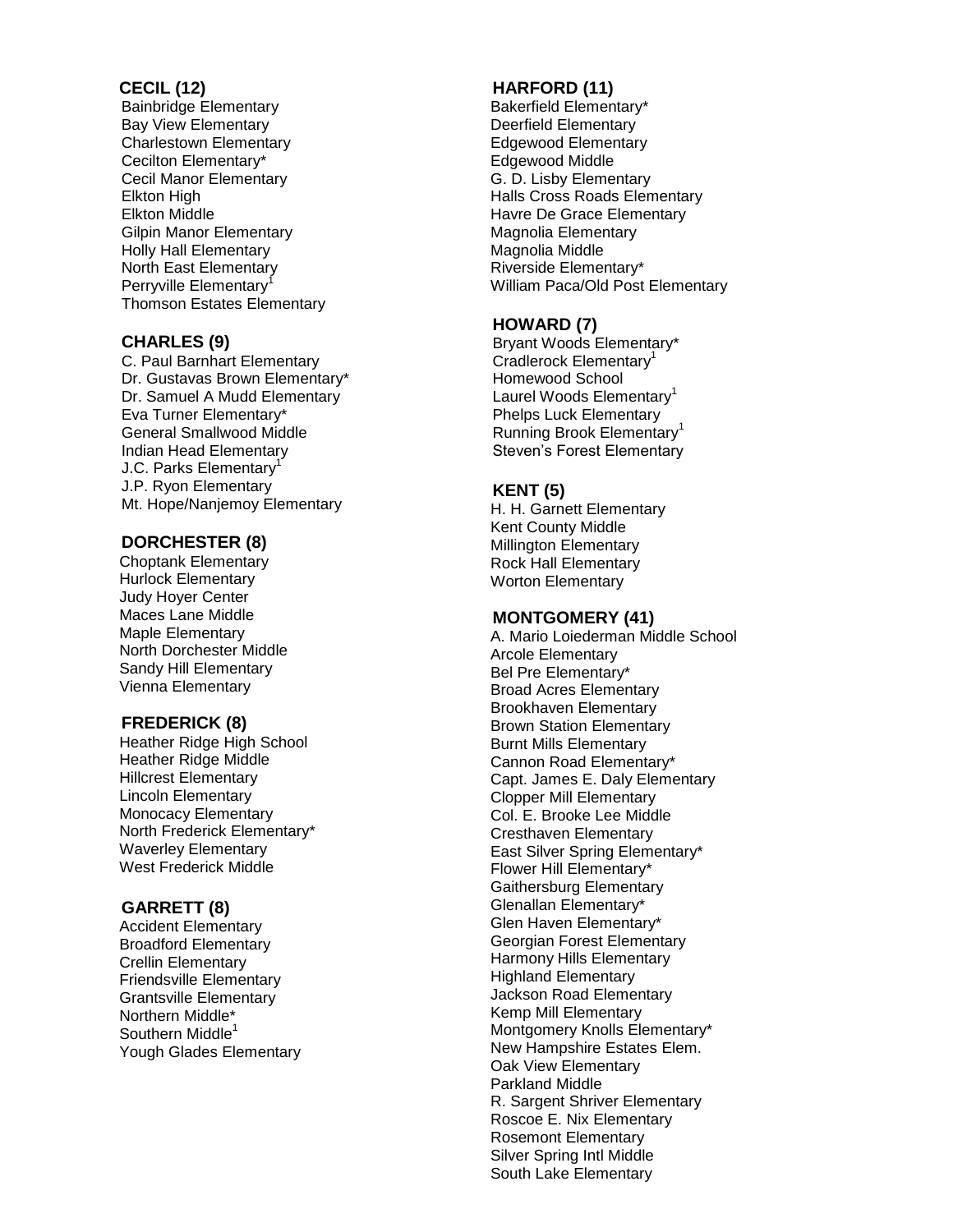Stedwick Elementary Strathmore Elementary\* Summit Hall Elementary Twinbrook Elementary Viers Mill Elementary Washington Grove Elementary Watkins Mill Elementary<sup>1</sup> Weller Road Elementary Wheaton Woods Elementary Whetstone Elementary

# **PRINCE GEORGE'S (29)**

Arrowhead Elementary Barnaby Manor Elementary Bladensburg Elementary Bradbury Heights Elementary Carmody Hills Elementary Carole Highlands Elementary Cool Spring Elementary Cooper Lane Elementary District Heights Elementary Fort Foote Elementary\* Frances Scott Key Elementary Highland Park Elementary Hillcrest Heights Elementary\* Hyattsville Elementary Hyattsville Middle School J. Frank Dent Elementary Judge Sylvania W. Woods Elementary Kingsford Elementary<sup>1</sup> Mary Jones Elementary Magnolia Elementary\* Montpelier Elementary<sup>1</sup> Overlook Elementary\* Ridgecrest Elementary Samuel Chase Elementary Seabrook Elementary\* Seat Pleasant Elementary Skyline Elementary Tayac Elementary\* William W. Hall Elementary

#### **QUEEN ANNES (3)**

Anchor Point Academy Sudlersville Elementary Sudlersville Middle\*

# **ST. MARY'S (7)**

Alternative Learning Center Carver Elementary Green Holly School Lexington Park Elementary Park Hall Elementary Ridge Elementary Spring Ridge Middle

#### **SOMERSET (4)**

Carter G. Woodson Elementary Greenwood Elementary Intermediate School Princess Anne Elementary

#### **TALBOT (2)**

Easton Elementary Tilghman Elementary

#### **WASHINGTON (23)**

Antietam Academy Bester Elementary Cascade School Conococheague Elementary Eastern Elementary Emma K. Doub Elementary\* E. Russell Hicks Middle Fountaindale Elementary Funkstown Elementary Hancock Elementary Hancock Middle Senior High Hickory Elementary Lincolnshire Elementary Pangborn Elementary Potomac Heights Elementary Ruth Ann Monroe Primary<sup>1</sup> Salem Avenue Elementary South Hagerstown High Washington Co. Family Center Washington Co. Job Del. Center Western Heights Middle Williamsport Elementary<sup>1</sup> Winter Street Elementary

# **WICOMICO (6)**

Charles H. Chipman Elementary Glen Avenue Elementary Pemberton Elementary Pinehurst Elementary Prince Street Elementary West Salisbury Elementary

#### **WORCESTER (6)**

Buckingham Elementary Cedar Chapel Special Pocomoke Elementary Pocomoke Middle Snow Hill Elementary Snow Hill Middle